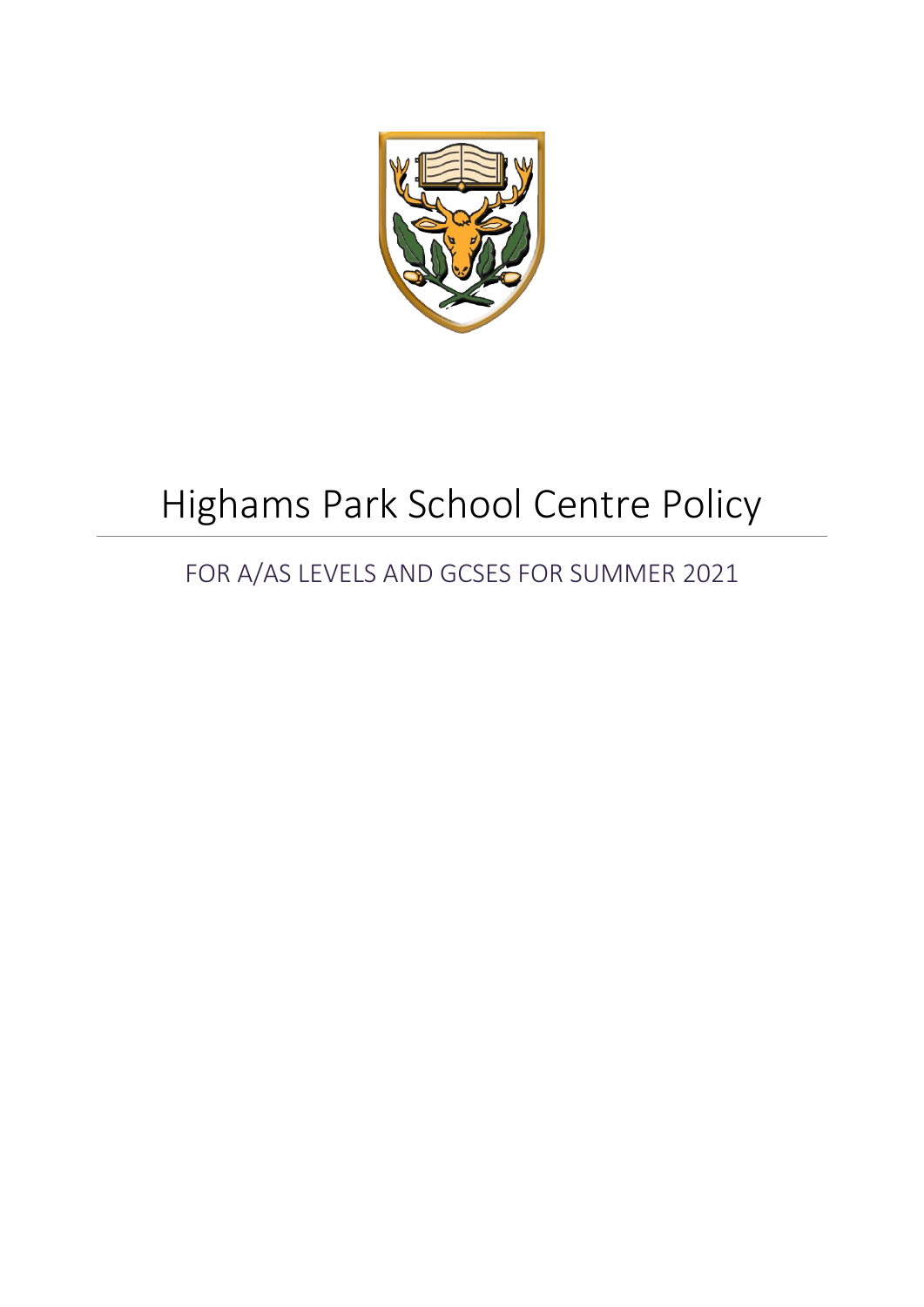

## Centre Policy for determining teacher assessed grades in Summer 2021

- *Distributed digitally to all staff with key areas highlighted (03/05/21)*
- *Department specific training delivered:*

*Head of Department training on 05/01/21, 09/03/21, 27/04/21. Individual Department training on 19/01/21, 16/03/21, 11/05/21*

## Introduction

This policy is based upon the JCQ template but has been amended and supplemented where necessary to accurately reflect our specific situation and subsequent school expectations and procedures. For clarity, sections highlighted in yellow have been changed from the original template.

Document hyperlinks are included for Highams Park staff only and will not work for those reading this document who are outside of our organisation.

This document has been completed by Phil Grundy (School Principal and Head of Centre) and Nick Hyde (Deputy Principal, responsible for Curriculum and Assessment) with additional support from Hazel Morris (Examinations Officer).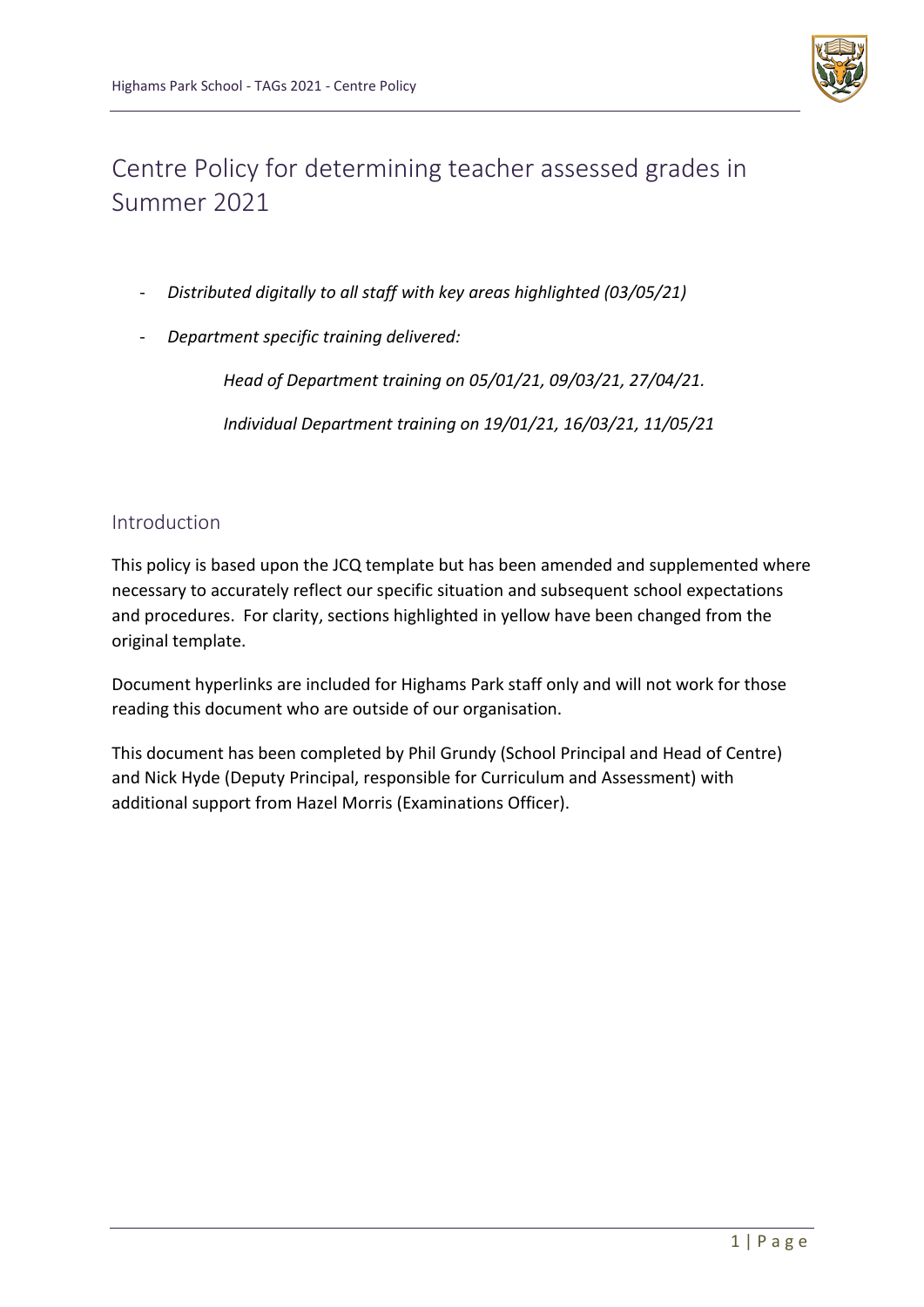

## Centre Policy for determining teacher assessed grades – summer 2021: Highams Park School

## Statement of intent

This section outlines the purpose of this document in relation to our centre.

| <b>Statement of Intent</b>                                                                                                                                |  |
|-----------------------------------------------------------------------------------------------------------------------------------------------------------|--|
| This section provides details of the purpose of this document, as appropriate to our                                                                      |  |
| centre:                                                                                                                                                   |  |
|                                                                                                                                                           |  |
| The purpose of this policy is:                                                                                                                            |  |
| To ensure that teacher assessed grades are determined fairly, consistently, free from bias<br>and effectively within and across departments.              |  |
| To ensure the operation of effective processes with clear guidelines and support for staff.<br>٠                                                          |  |
| To ensure that all staff involved in the processes clearly understand their roles and<br>$\bullet$<br>responsibilities.                                   |  |
| To support teachers to take evidence-based decisions in line with Joint Council for<br>Qualifications guidance.                                           |  |
| To ensure the consideration of historical centre data in the process, and the appropriate<br>٠<br>decision making in respect of, teacher assessed grades. |  |
| To support a high standard of internal quality assurance in the allocation of teacher<br>assessed grades.                                                 |  |
| To support our centre in meeting its obligations in relation to equality legislation.                                                                     |  |
| To ensure our centre meets all requirements set out by the Department of Education,                                                                       |  |
| Ofqual, the Joint Council for Qualifications and awarding organisations for Summer 2021<br>qualifications.                                                |  |
| To ensure the process for communicating to candidates and their parents/carers how they<br>will be assessed is clear, in order to give confidence.        |  |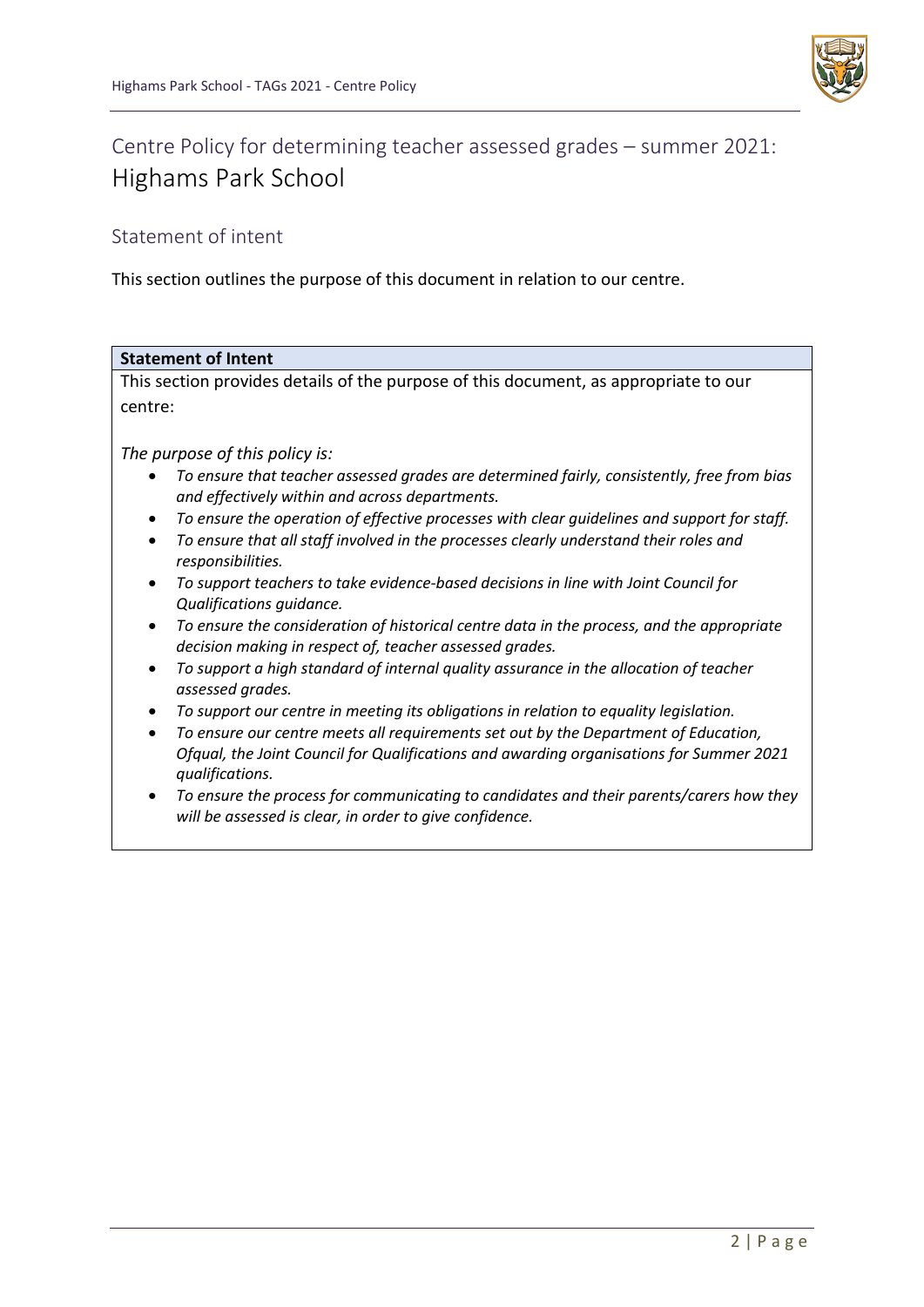

## Roles and responsibilities

This section of our Centre Policy outlines the personnel in our centre who have specific roles and responsibilities in the process of determining teacher assessed grades this year.

#### **Roles and Responsibilities**

This section gives details of the roles and responsibilities within our centre:

## *Head of Centre – Mr Phil Grundy (Principal)*

- *Our Head of Centre, Phil Grundy will be responsible for approving our policy for determining teacher assessed grades.*
- *Our Head of Centre has overall responsibility for the school as an examinations centre and will ensure that clear roles and responsibilities of all staff are defined.*
- *Our Head of Centre will confirm that teacher assessed grade decisions represent the academic judgement made by teachers and that the checks in place ensure these align with the guidance on standards provided by awarding organisations.*
- *Our Head of Centre will ensure a robust internal quality assurance process has been produced and signed-off in advance of results being submitted.*

## *Senior Leadership Team and Heads of Department*

*Our Senior Leadership Team and Heads of Departments will:*

- *provide training and support to our other staff.*
- *support the Head of Centre in the quality assurance of the final teacher assessed grades.*
- *ensure an effective approach within and across departments and authenticating the preliminary outcome from single teacher subjects (Psychology and Dance).*
- *be responsible for ensuring staff have a clear understanding of the internal and external quality assurance processes and their role within it.*
- *ensure that all teachers within their department make consistent judgements about student evidence in deriving a grade.*
- *ensure all staff conduct assessments under the appropriate levels of control with reference to guidance provided by the Joint Council for Qualifications.*
- *ensure teachers have the information required to make accurate and fair judgments.*
- *ensure that a Head of Department Checklist is completed for each qualification that they are submitting. Nick Hyde (Deputy Principal) will collate these checklists.*
- *ensure the [Assessment Record](https://highamspark.sharepoint.com/sites/hoddocuments/Shared%20Documents/Forms/AllItems.aspx?viewid=0b7a50d2%2Da461%2D4f89%2D863b%2D667a2c3fa4ef&id=%2Fsites%2Fhoddocuments%2FShared%20Documents%2FIn%2DYear%20Tracking%20Data) for each subject cohort, includes the nature of the assessment evidence being used, the level of control for assessments considered, and any other evidence that explains the determination of the final teacher assessed grades. Any necessary variations for individual students will also be recorded.*

#### *Teachers/ Specialist Teachers / SENCo*

*Our teachers, specialist teachers and SENCo (Mr Brian Dooley) will:*

• *ensure they conduct assessments under our centre's appropriate levels of control and have sufficient evidence, in line with this Centre Policy and guidance from the Joint Council for*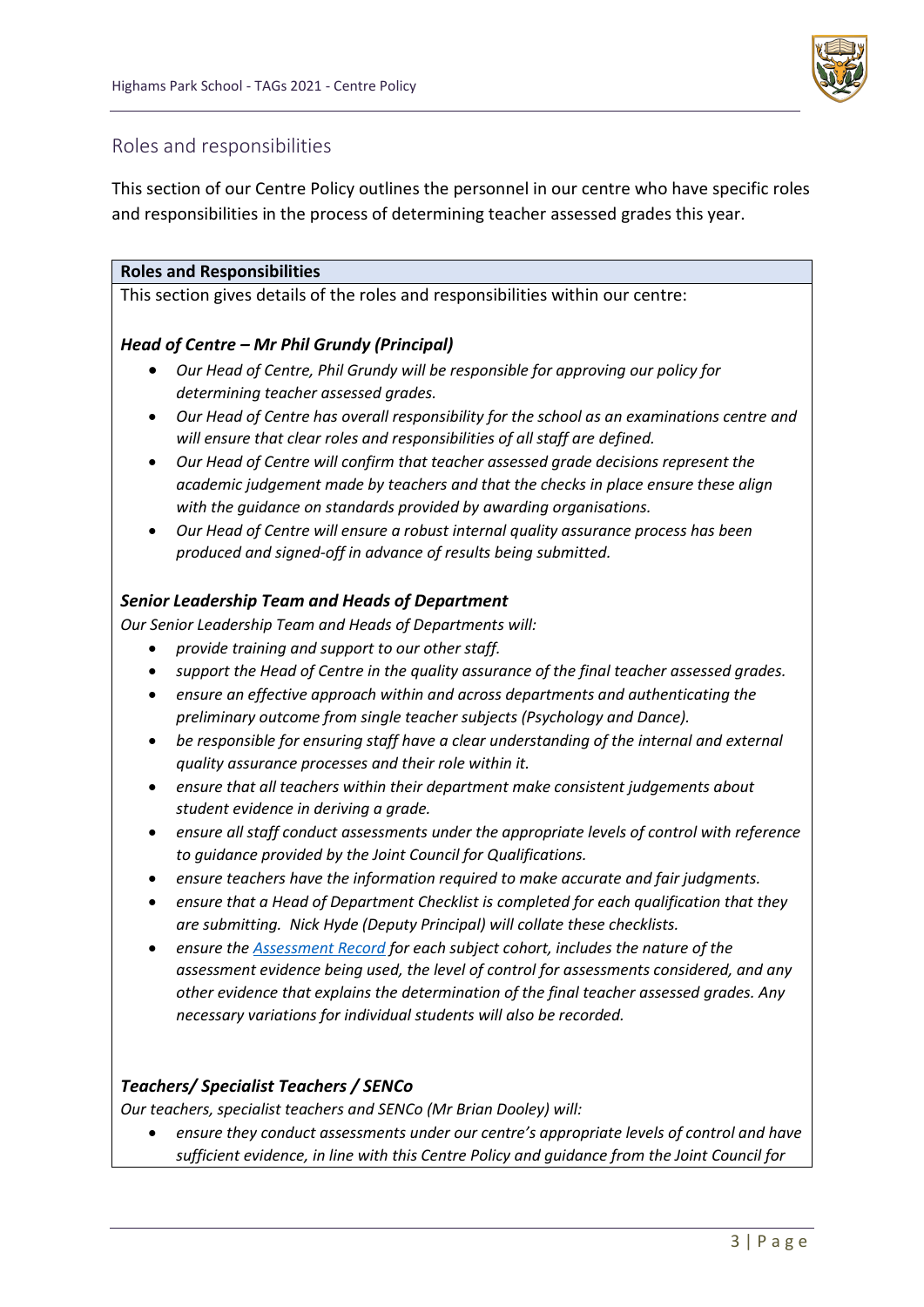

*Qualifications, to provide teacher assessed grades for each student they have entered for a qualification.*

- *ensure that the teacher assessed grade they assign to each student is a fair, valid and reliable reflection of the assessed evidence available for each student.*
- *make judgements based on what each student has been taught and what they have been assessed on, as outlined in the section on grading in the main JCQ guidance.*
- *departments will have an [Assessment Record](https://highamspark.sharepoint.com/sites/hoddocuments/Shared%20Documents/Forms/AllItems.aspx?viewid=0b7a50d2%2Da461%2D4f89%2D863b%2D667a2c3fa4ef&id=%2Fsites%2Fhoddocuments%2FShared%20Documents%2FIn%2DYear%20Tracking%20Data) produced by the head of department, contributing teaching staff will be aware of and adhere to this record for each subject cohort, that includes the nature of the assessment evidence being used, the level of control for assessments considered, and any other evidence that explains the determination of the final teacher assessed grades. Any necessary variations for individual students will also be recorded in this record.*
- *securely store and be able to retrieve sufficient evidence to justify their decisions as described in the assessment record.*

## *Examinations Officer (Mrs Hazel Morris)*

*Our Examinations Officer will:*

• *be responsible for the administration of our final teacher assessed grades and for managing the post-results services.*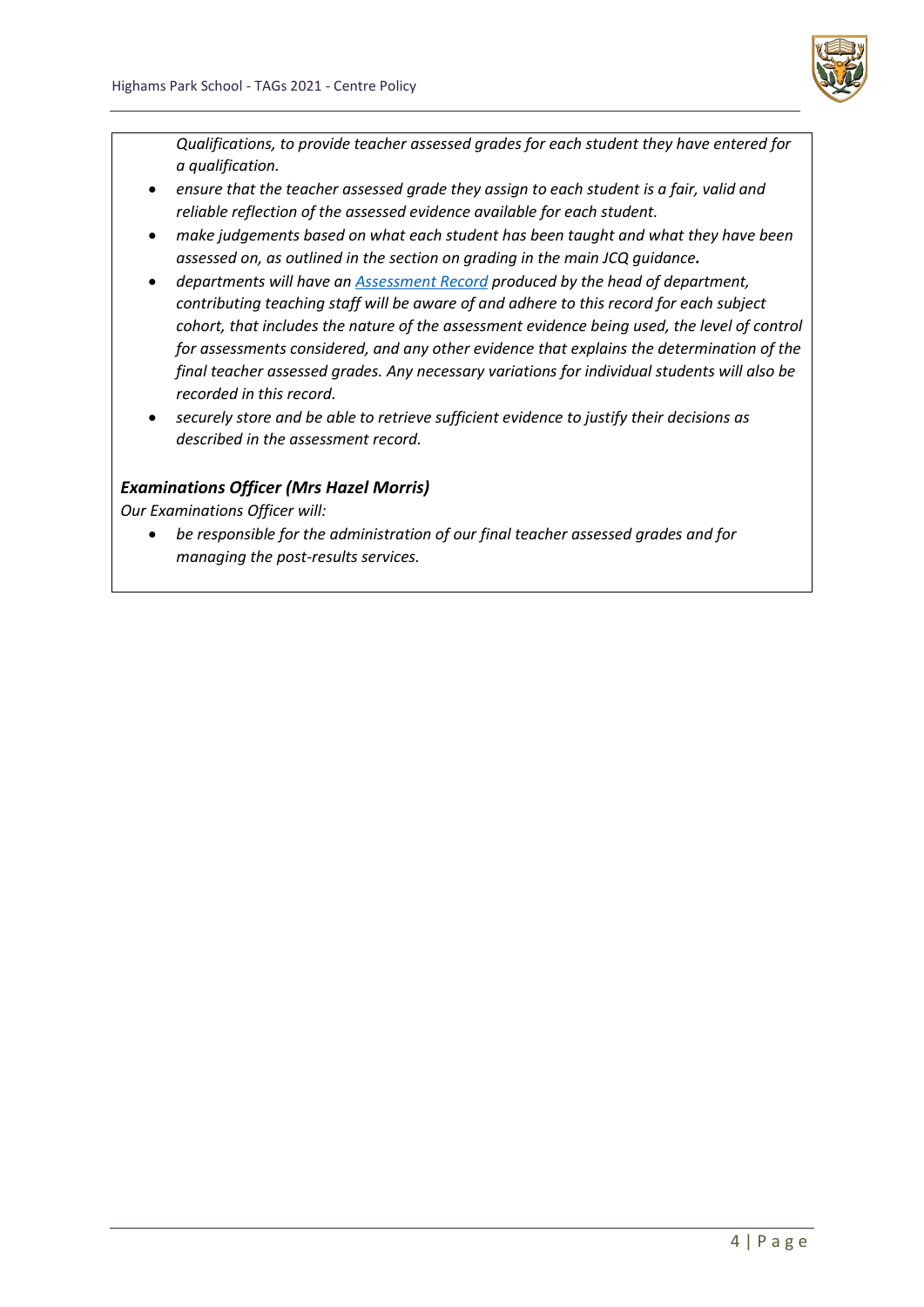

## Training, support and guidance

This section of our Centre Policy outlines the training, support and guidance that our centre will provide to those determining teacher assessed grades this year.

#### **Training**

This section provides details of the approach our centre will take to *training, support and guidance in determining teacher assessed grades this year*

- *Teachers involved in determining grades in our centre will attend any centre-based training to help achieve consistency and fairness to all students.*
- *Teachers will engage fully with all training and support that has been provided by the Joint Council for Qualifications and the awarding organisations.*
- *Distributed digitally to all staff with key areas highlighted (03/05/21) along with other key JCQ documents such as 'Information for centres about making objective judgements'*
- *Head of Department training on 05/01/21, 09/03/21, 27/04/21.*
- *Individual Department training on 19/01/21, 16/03/21, 11/05/21*

#### **Support for Newly Qualified Teachers and teachers less familiar with assessment**

This section provides details of our approach to *training, support and guidance for newly qualified teachers and teachers less familiar with assessment*

- *We will provide mentoring from experienced teachers to NQTs and teachers less familiar with assessment. (See training program for NQT's as run by Assistant Principal Mr N. Armsby – he is also working with HODs to ensure additional support is given specifically to ensure TAGs are correctly graded.)*
- *We have put in place additional internal reviews of teacher assessed grades for NQTs and other teachers as appropriate. These reviews are already taking place on data that contributes to TAGs, such as the March Y11 mocks.*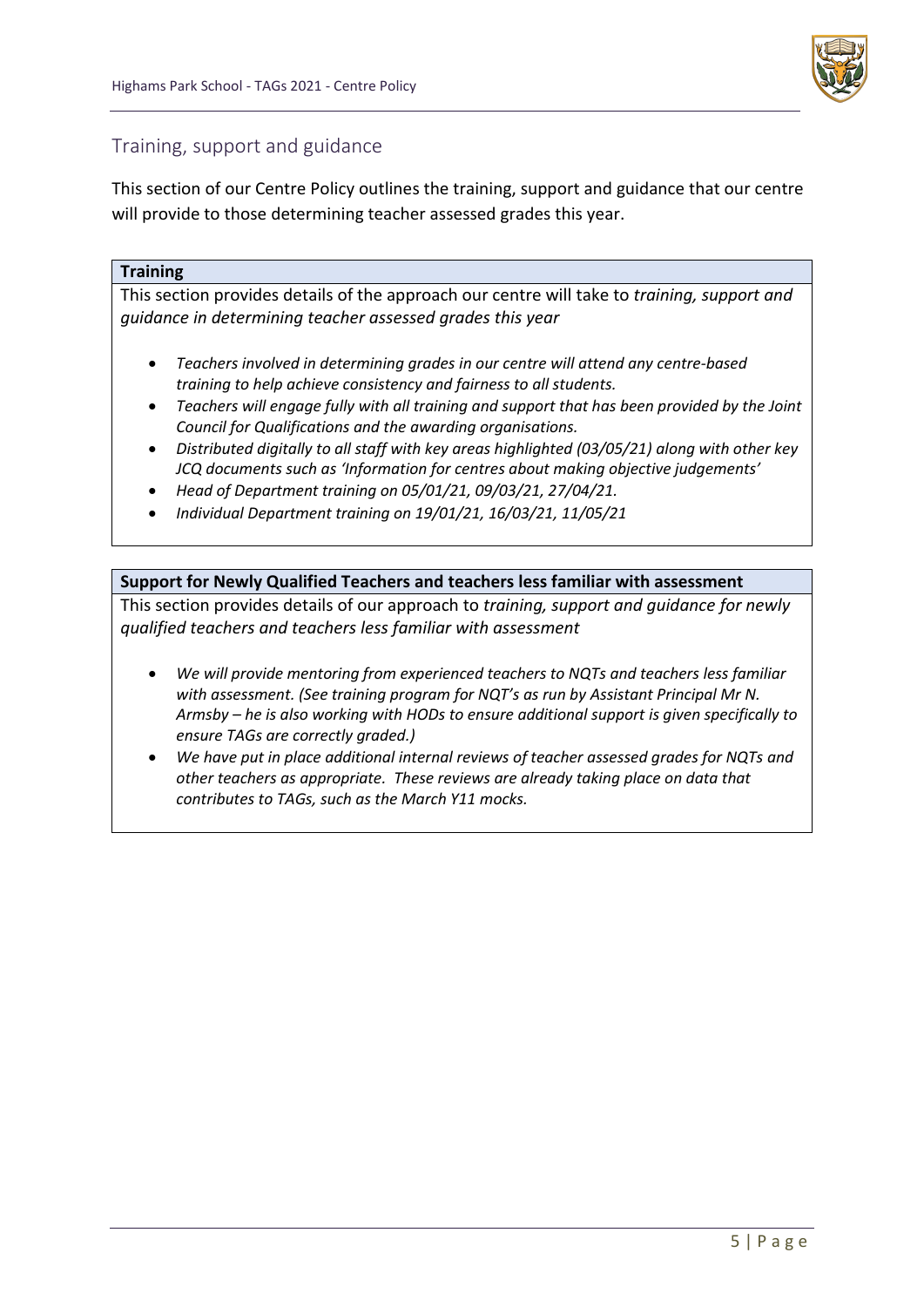

## Use of appropriate evidence

This section of our Centre Policy indicates how our centre will give due regard to the section in the JCQ guidance entitled: *[Guidance on grading for teachers](https://www.jcq.org.uk/wp-content/uploads/2021/04/JCQ-Guidance-on-the-Determination-of-Grades-for-A-AS-Levels-and-GCSEs-Summer-2021.pdf)*.

#### **A. Use of evidence**

This section gives details in relation to our use of evidence.

- *Teachers making judgements will have regard to the Ofqual Head of Centre guidance on recommended evidence, and further guidance provided by awarding organisations.*
- *All candidate evidence used to determine teacher assessed grades, and associated documentation, will be retained and made available for the purposes of external quality assurance and appeals.*
- *We will be using student work produced in response to assessment materials provided by our awarding organisation(s), including groups of questions, past papers or similar materials such as practice or sample papers.*
- *We will use non-exam assessment work (often referred to as coursework), even if this has not been fully completed.*
- *We will use student work produced in centre-devised tasks that reflect the specification, that follow the same format as awarding organisation materials, and have been marked in a way that reflects awarding organisation mark schemes.*
- *We will use substantial class or homework (including work that took place during remote learning).*
- *We will use internal tests taken by pupils.*
- *We will use mock exams taken over the course of study.*
- *We will use records of a student's capability and performance over the course of study in performance-based subjects such as music, drama and PE.*
- *Subject and qualification specific details of how the above will be used have been produced for each subject and are summarise[d here.](https://highamspark.sharepoint.com/sites/hoddocuments/Shared%20Documents/Forms/AllItems.aspx?viewid=0b7a50d2%2Da461%2D4f89%2D863b%2D667a2c3fa4ef&id=%2Fsites%2Fhoddocuments%2FShared%20Documents%2FIn%2DYear%20Tracking%20Data)*

*We provide further detail in the following areas:*

#### *Additional Assessment Materials*

- *We will use additional assessment materials to give students the opportunity to show what they know, understand or can do in an area of content that has been taught but not yet assessed. (Our summer assessment tasks)*
- *We will use additional assessment materials to give students an opportunity to show improvement, for example, to validate or replace an existing piece of evidence. (Summer Assessment tasks)*
- *We will use additional assessment materials to support consistency of judgement between teachers or classes by giving everyone the same task to complete. (Our mocks & Summer Assessments in the main)*
- *We will combine and/or remove elements of questions where, for example, a multi-part question includes a part which focuses on an element of the specification that hasn't been taught.*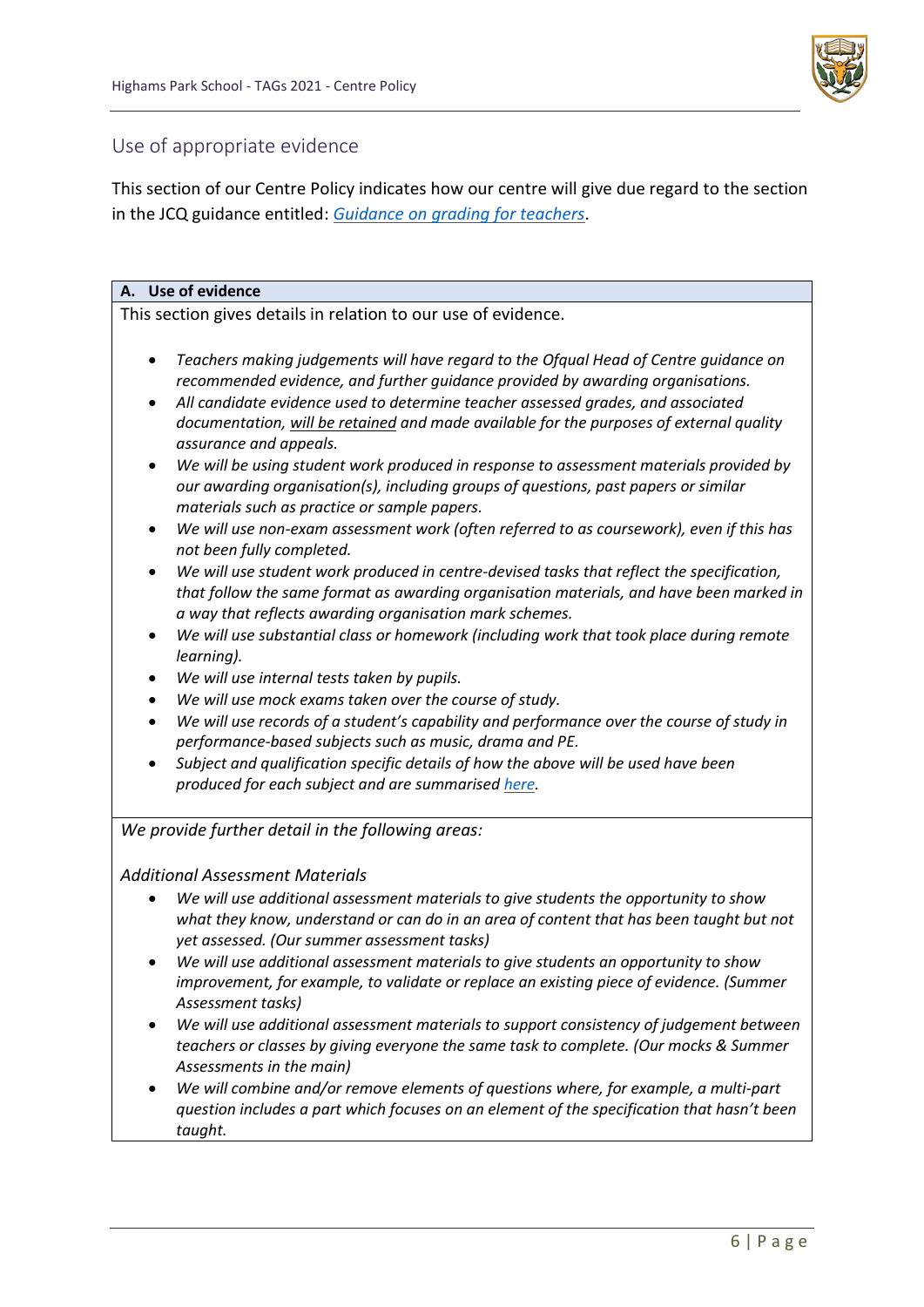

*Our centre will ensure the appropriateness of evidence and balance of evidence in arriving at grades in the following ways:*

- *We will consider the level of control under which an assessment was completed, for example, whether the evidence was produced under high control and under supervision or at home.*
- *We will ensure that we are able to authenticate the work as the student's own, especially where that work was not completed within the school.*
- *We will consider the limitations of assessing a student's performance when using assessments that have been completed more than once, or drafted and redrafted, where this is not a skill being assessed.*
- *We will consider the specification and assessment objective coverage of the assessment. (Mapped in th[e Evidence for Teachers Assessed Grades](https://highamspark.sharepoint.com/sites/hoddocuments/Shared%20Documents/Forms/AllItems.aspx?viewid=0b7a50d2%2Da461%2D4f89%2D863b%2D667a2c3fa4ef&id=%2Fsites%2Fhoddocuments%2FShared%20Documents%2FIn%2DYear%20Tracking%20Data%2FKS5%2FYear%2013) document)*
- *We will consider the depth and breadth of knowledge, understanding and skills assessed, especially higher order skills within individual assessments.*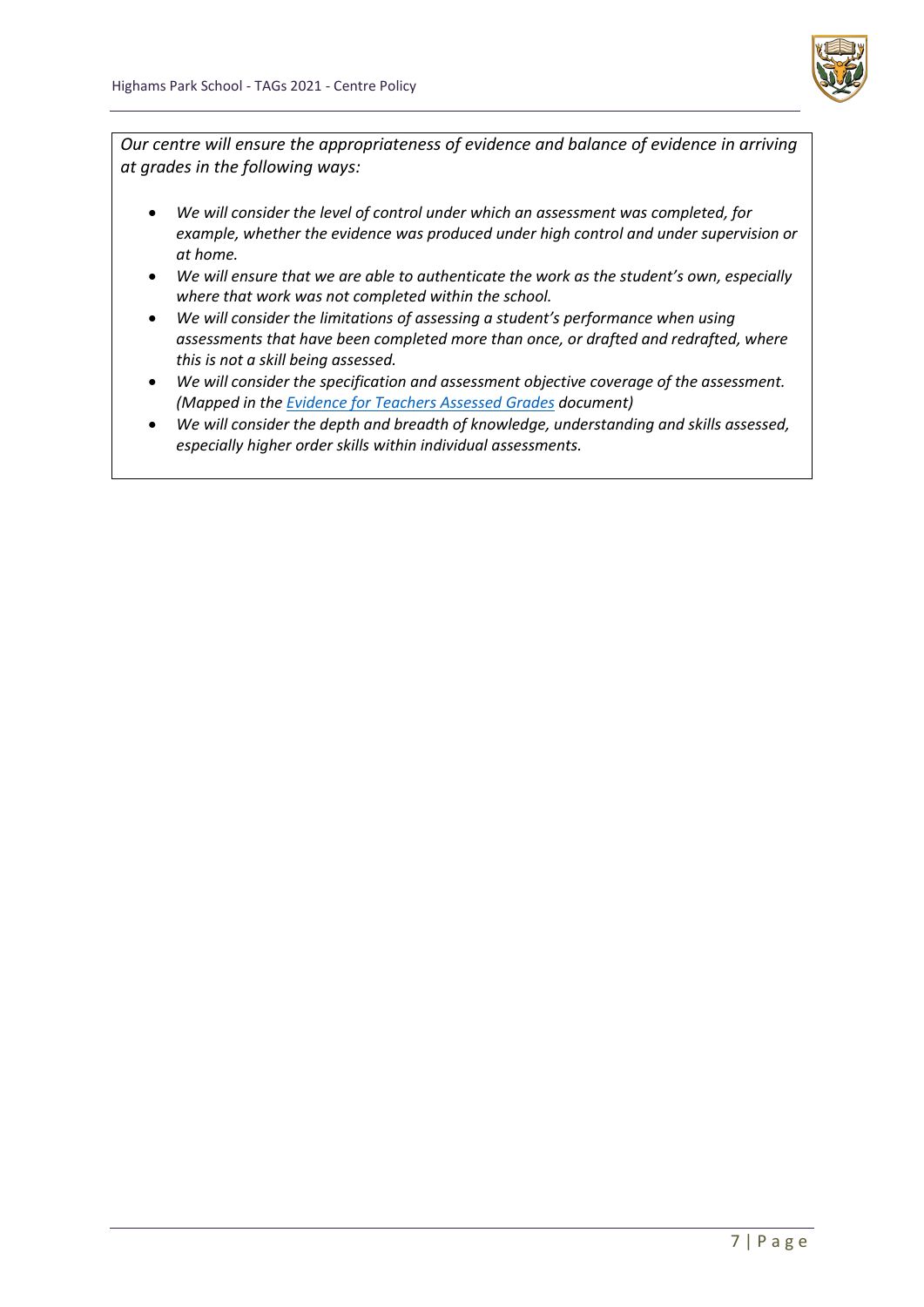

## Determining teacher assessed grades

*This section of our Centre Policy outlines the approach our centre will take to awarding teacher assessed grades.*

#### **Awarding teacher assessed grades based on evidence**

We give details here of our centre's approach to awarding teacher assessed grades*.*

- *Our teachers will determine grades based on evidence which is commensurate with the standard at which a student is performing, i.e. their demonstrated knowledge, understanding and skills across the content of the course they have been taught.*
- *Our teachers will record how the evidence was used to arrive at a fair and objective grade, which is free from bias. (See TAG rational in [Evidence for Teachers Assessed Grades](https://highamspark.sharepoint.com/sites/hoddocuments/Shared%20Documents/Forms/AllItems.aspx?viewid=0b7a50d2%2Da461%2D4f89%2D863b%2D667a2c3fa4ef&id=%2Fsites%2Fhoddocuments%2FShared%20Documents%2FIn%2DYear%20Tracking%20Data) document.)*
- *Our teachers will contribute to a departmental Assessment Record for each subject cohort and will collaborate with this with their Head of Department. Any necessary variations for individual students will also be shared.*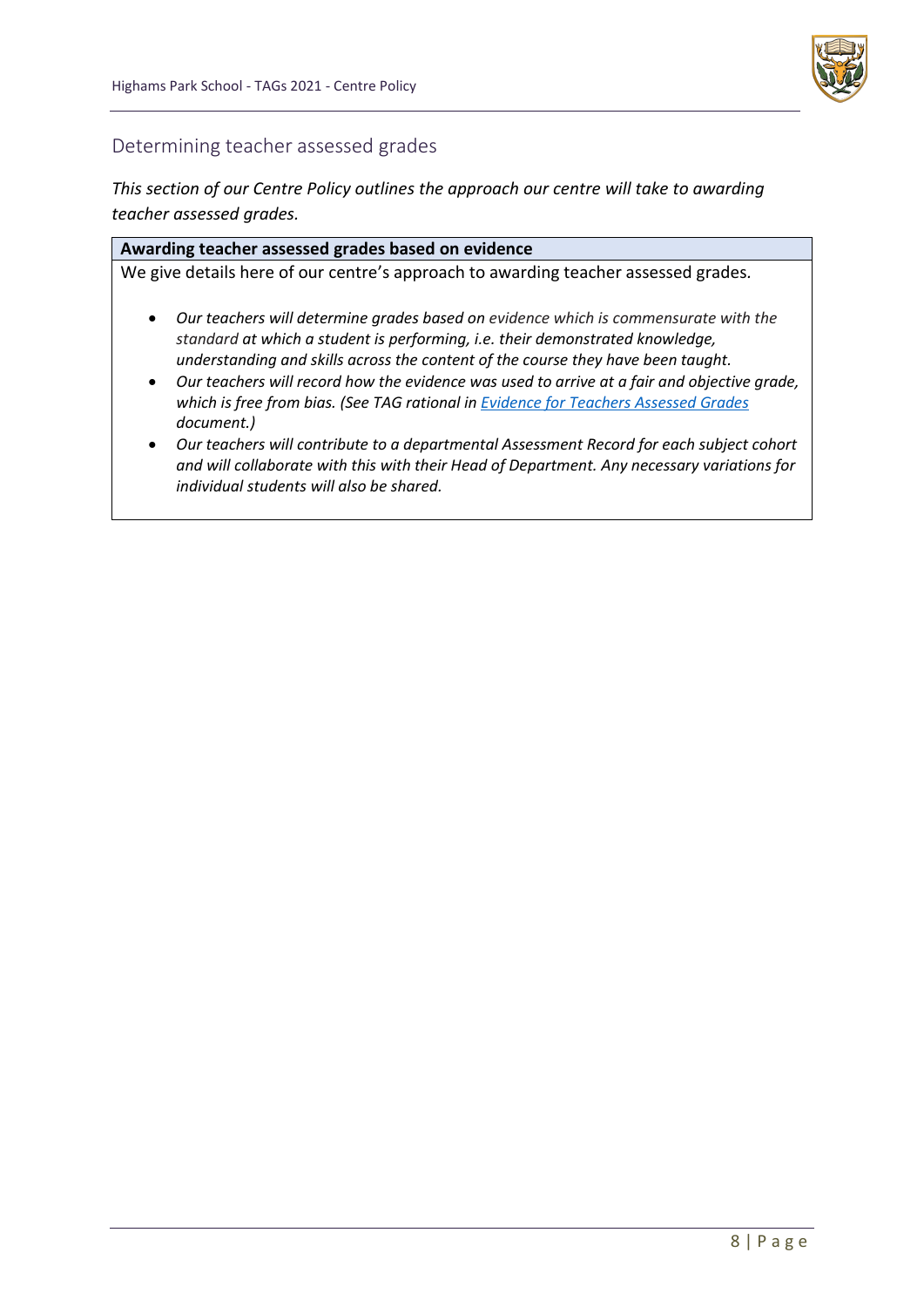

## Internal quality assurance

This section of our Centre Policy outlines the approach our centre will take to ensure internal standardisation of teacher assessed grades, to ensure consistency, fairness and objectivity of decisions.

## *Head of Centre Internal Quality Assurance and Declaration*

#### **Internal quality assurance**

This section gives details of our approach to internal standardisation, within and across subject departments.

- *We will ensure that all teachers involved in deriving teacher assessed grades read and understand this Centre Policy document. (See schedule of distribution on the front page)*
- *In subjects where there is more than one teacher and/or class in the department, we will ensure that our centre carries out an internal standardisation process.*
- *We will ensure that all teachers are provided with training and support to ensure they take a consistent approach to:*
	- o *Arriving at teacher assessed grades*
	- o *Marking of evidence*
	- o *Reaching a holistic grading decision*
	- o *Applying the use of grading support and documentation*
- *We will conduct internal standardisation across all grades.*
- *We will ensure that the Assessment Record will form the basis of internal standardisation and discussions across teachers to agree the awarding of teacher assessed grades.*
- *Where necessary, we will review and reflect on individual grading decisions to ensure alignment with the standards as outlined by our awarding organisation(s).*
- *Where appropriate, we will amend individual grade decisions to ensure alignment with the standards as outlined by our awarding organisation(s).*
- *Where there is only one teacher involved in marking assessments and determining grades, then the output of this activity will be reviewed by an appropriate member of staff within the centre.*
	- o *This will be: Psychology (Suwani Gunawardena), Dance (Jo Keen)*
- *.* • *In respect of equality legislation, we will consider the range of evidence for students of different protected characteristics that are included in our internal standardisation.*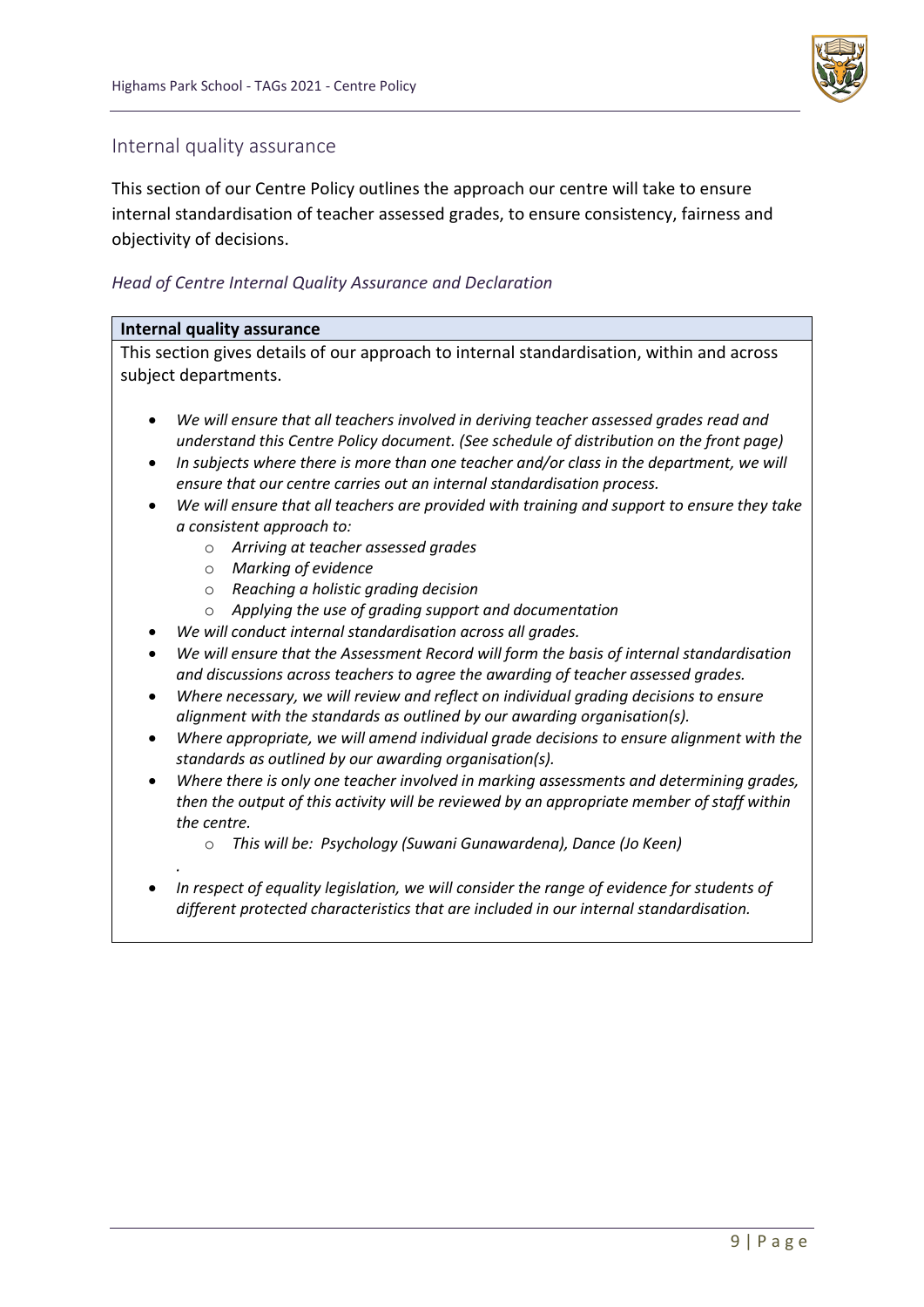

## Comparison of teacher assessed grades to results for previous cohorts

This section of our Centre Policy outlines the approach we will take to compare our teacher assessed grades in 2021 with results from previous cohorts.

#### **Comparison of Teacher Assessed Grades to results for previous cohorts**

This section gives details of our internal process to ensure a comparison of teacher assessed grades at qualification level to results for previous cohorts in our centre taking the same qualification.

- *We will compile information on the grades awarded to our students in past June series in which exams took place (e.g. 2017 - 2019).*
- *We will consider the size of our cohort from year to year.*
- *We will consider the stability of our centre's overall grade outcomes from year to year.*
- *We will consider both subject and centre level variation in our outcomes during the internal quality assurance process.*
- *We will prepare a succinct narrative on the outcomes of the review against historic data which, in the event of significant divergence from the qualifications-levels profiles attained in previous examined years, which address the reasons for this divergence. This commentary will be available for subsequent review during the QA process.*

*This section gives details of the approach our centre will follow if our initial teacher assessed grades for a qualification are viewed as overly lenient or harsh compared to results in previous years.*

- *We will compile historical data giving appropriate regard to potential mixtures of A\*-G and 9-1 grades in GCSEs. Where required, we will use the Ofqual guidance to convert legacy grades into the new 9 to 1 scale.*
- *We will bring together other data sources that will help to quality assure the grades - we will quality assure our TAGs by using the ALPs Analysis and FFT estimates for level 3 qualifications and FFT Estimates and the FFT Aspire results service for level 2 qualifications*

*This section gives details of changes in our cohorts that need to be reflected in our comparisons.* 

- *We will omit subjects that we no longer offer from the historical data.*
- *We will highlight significant changes in cohort, subject leadership or exam board in our analysis.*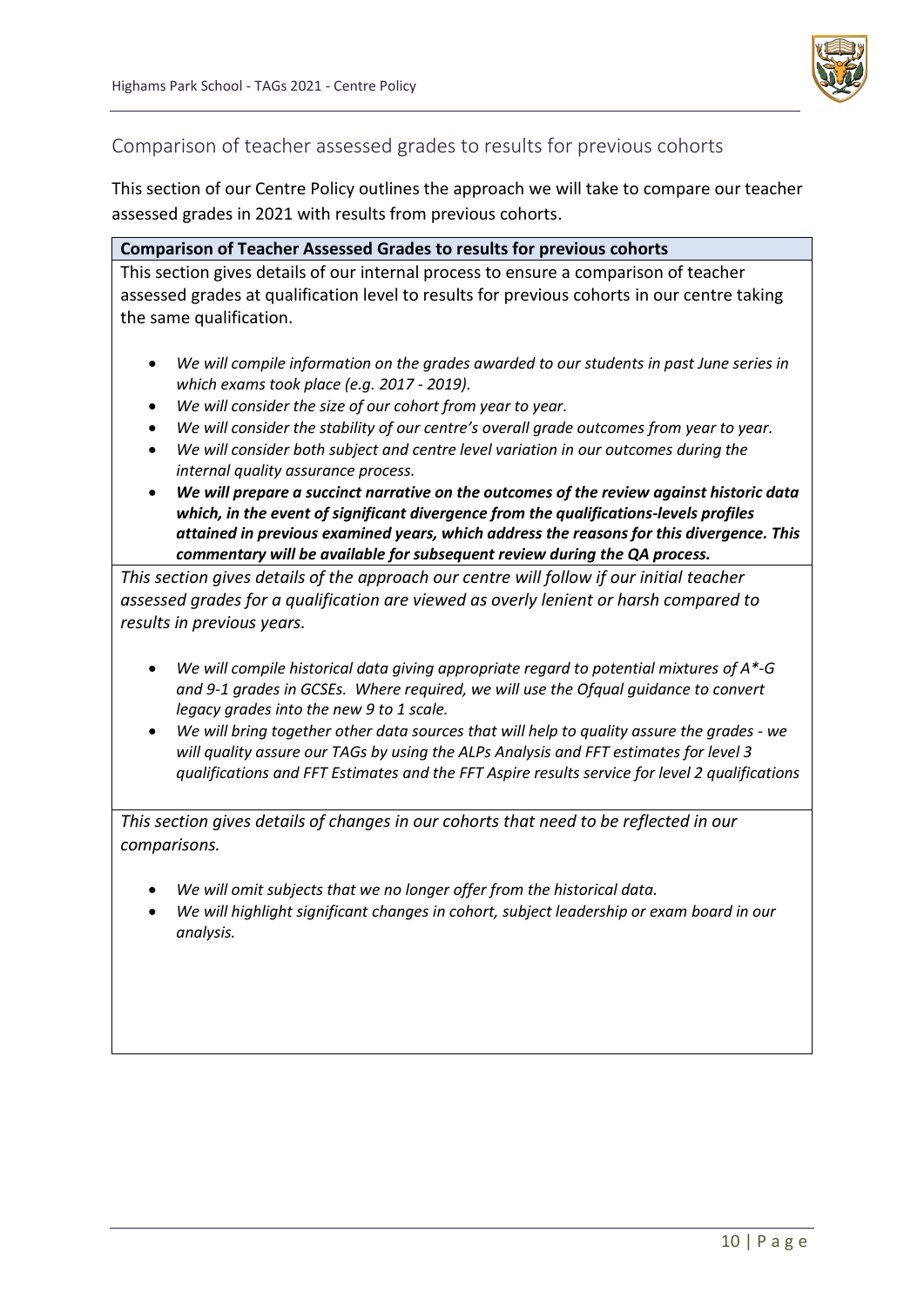

## Access Arrangements and Special Considerations

This section of our Centre Policy outlines the approach our centre will take to provide students with appropriate access arrangements and take into account mitigating circumstances in particular instances.

**Reasonable adjustments and mitigating circumstances (special consideration)**

This section gives details of our approach to access arrangements and mitigating circumstances (special consideration).

- *Where students have agreed access arrangements or reasonable adjustments (for example a reader or scribe) we will make every effort to ensure that these arrangements are in place when assessments are being taken.*
- *Where an assessment has taken place without an agreed reasonable adjustment or access arrangement, we will consider removing that assessment from the basket of evidence and the also the option of giving the student the possibility of taking an alternative assessment to replace it.*
- *Where illness or other personal circumstances might have affected performance in assessments used in determining a student's standard of performance, we will take account of this when making judgements.*
- *We will record, as part of the Assessment Record, how we have incorporated any necessary variations to take account of the impact of illness or personal circumstances on the performance of individual students in assessments.*
- *To ensure consistency in the application of Special Consideration, we will ensure that the principles in the document: JCQ – [A guide to the special consideration process, with effect](https://www.jcq.org.uk/wp-content/uploads/2020/08/A-guide-to-the-spec-con-process-202021-Website-version.pdf)  [from 1 September 2020](https://www.jcq.org.uk/wp-content/uploads/2020/08/A-guide-to-the-spec-con-process-202021-Website-version.pdf) are applied in situations where Special Consideration needs to be awarded.*
- *For consistency, our examinations officer will be involved in the process of recording evidence that is considered valid in order to award special consideration adjustments.*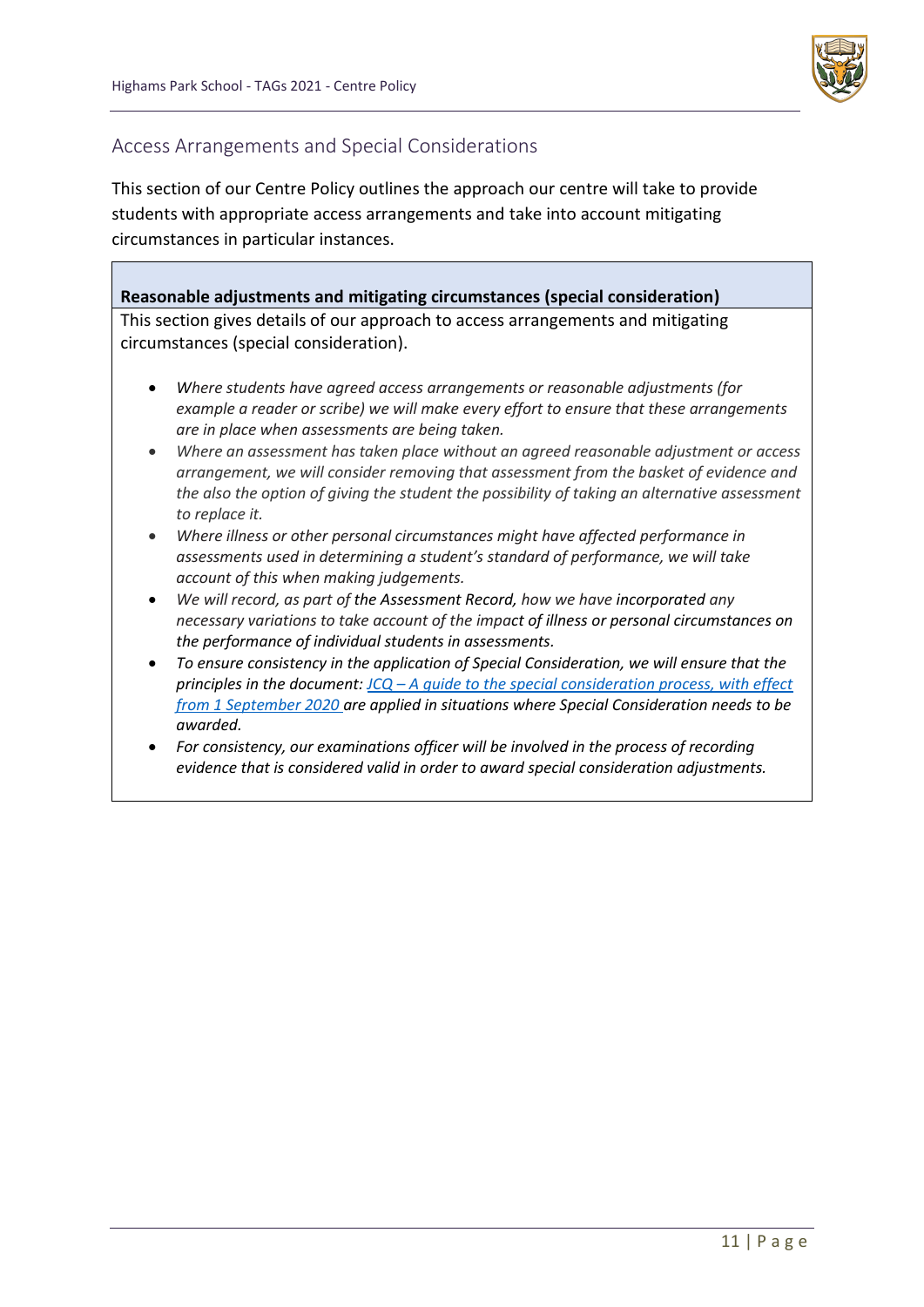

## Addressing disruption/differential lost learning (DLL)

#### B. **Addressing Disruption/Differentiated Lost Learning (DLL)**

This section gives details of our approach to address disruption or differentiated lost teaching.

- *Teacher assessed grades will be determined based on evidence of the content that has been taught and assessed for each student.*
- *Assessments that include sections of the specification that have been taught whilst students have been learning remotely (in lock-down) may contribute towards a review of grade boundaries to compensate for the impact that this has had on their performance.*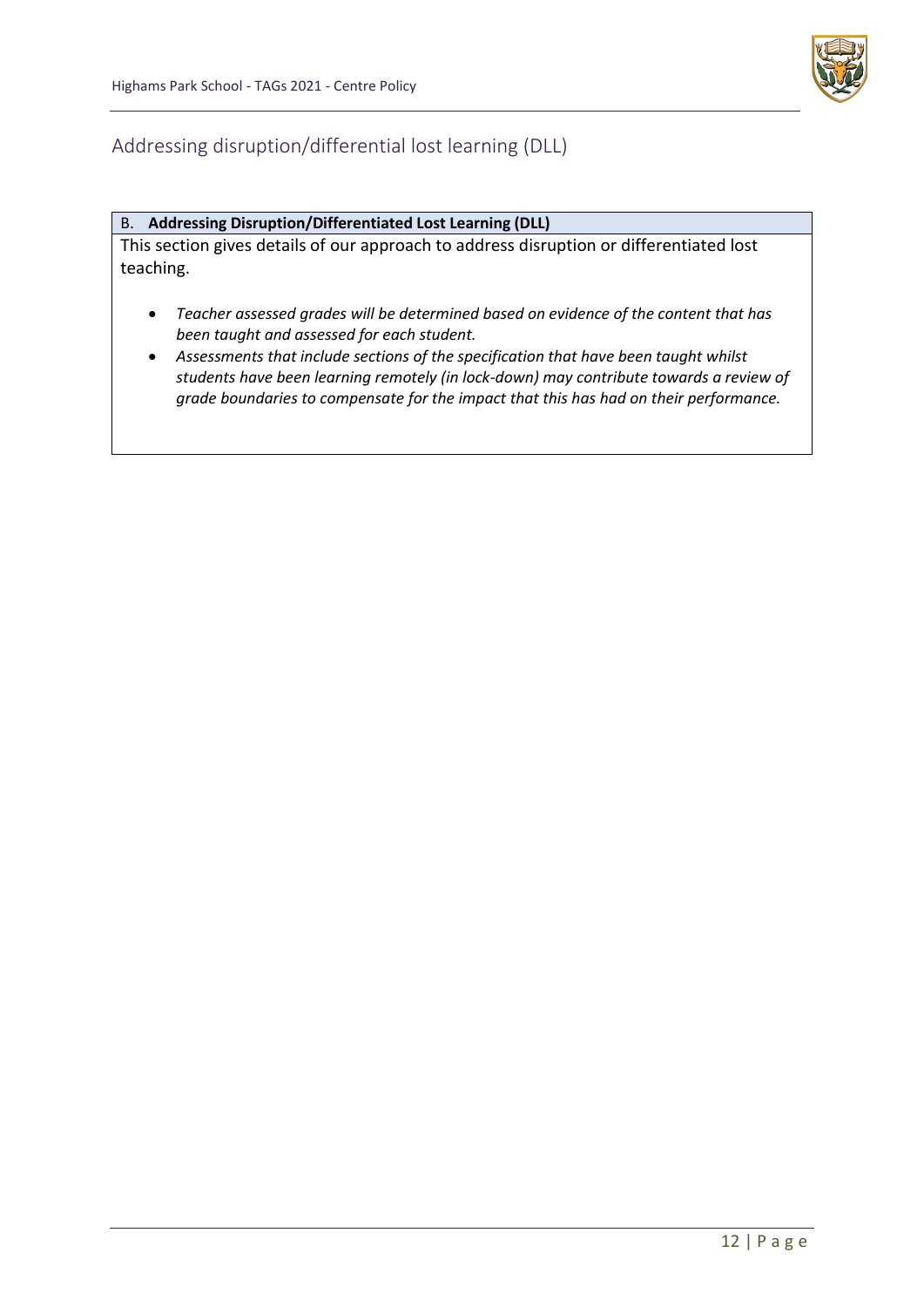

## Objectivity

This section of our Centre Policy outlines the arrangements in place to ensure objectivity of decisions.

## **Objectivity**

This section gives a summary of the arrangements in place within our centre in relation to objectivity.

*Staff will fulfil their duties and responsibilities in relation to relevant equality and disability legislation.*

*Senior Leaders, Heads of Department and Centre will consider:*

- *sources of unfairness and bias (situations/contexts, difficulty, presentation and format, language, conditions for assessment, marker preconceptions);*
- *how to minimise bias in questions and marking (and hidden forms of bias); and*
- *bias in teacher assessed grades.*

*To ensure objectivity, all staff involved in determining teacher assessed grades will be made aware that:*

- *unconscious bias can skew judgements;*
- *the evidence presented should be valued for its own merit as an indication of performance and attainment;*
- *teacher assessed grades should not be influenced by candidates' positive or challenging personal circumstances, character, behaviour, appearance, socio-economic background, or protected characteristics;*
- *unconscious bias is more likely to occur when quick opinions are formed.*

*Our internal standardisation process will help to ensure that there are different perspectives to the quality assurance process.*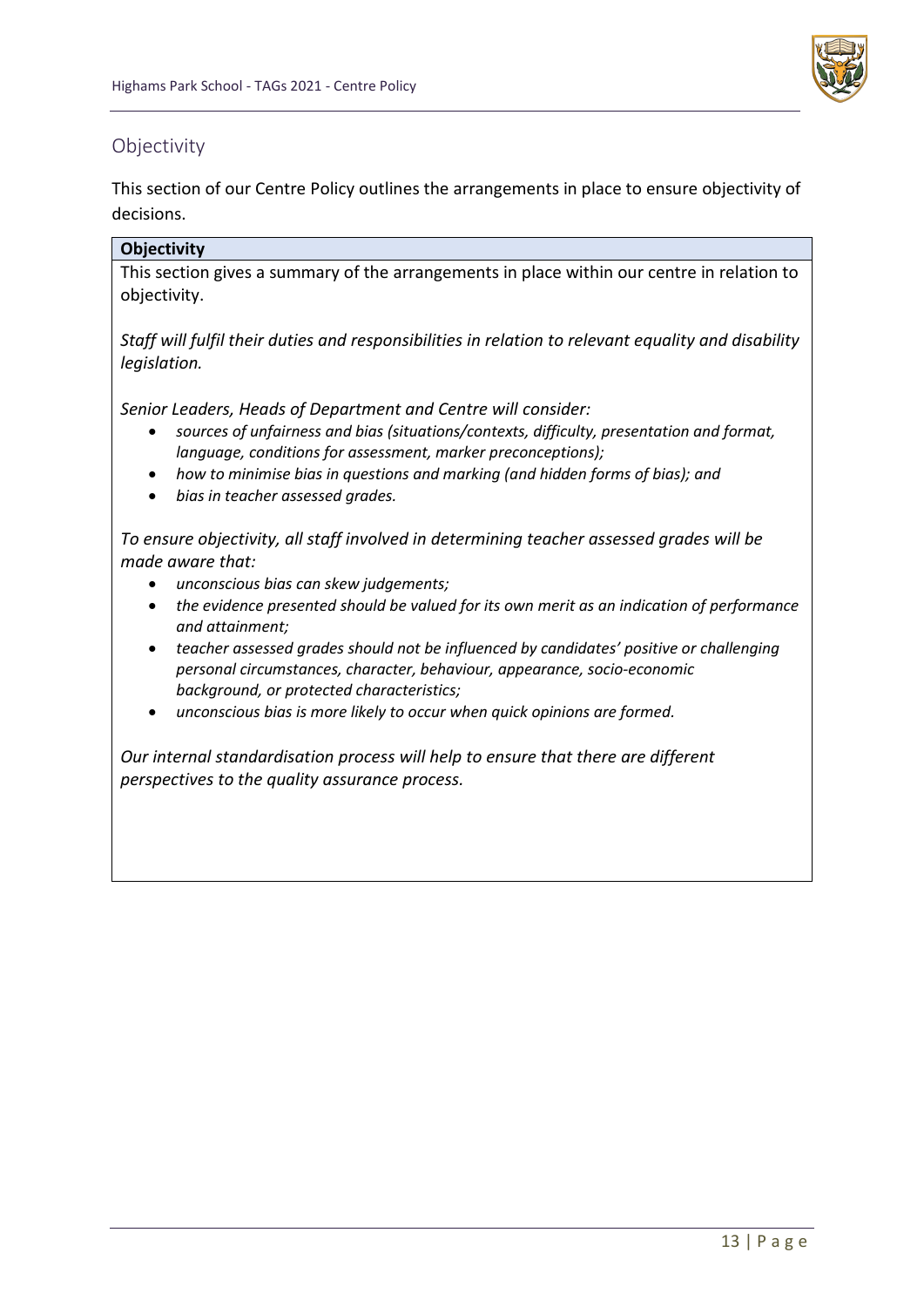

## Recording decisions and retention of evidence and data

This section of our Centre Policy outlines our arrangements to recording decisions and to retaining evidence and data.

|       | C. Recording Decisions and Retention of Evidence and Data                            |
|-------|--------------------------------------------------------------------------------------|
|       | This section outlines our approach to recording decisions and retaining evidence and |
| data. |                                                                                      |

- *We will ensure that teachers and Heads of Departments maintain records that show how the teacher assessed grades process operated, including the rationale for decisions in relation to individual marks/grades.*
- *We will ensure that evidence is maintained across a variety of tasks to develop a holistic view of each student's demonstrated knowledge, understanding and skills in the areas of content taught.*
- *We will put in place recording requirements for the various stages of the process to ensure the accurate and secure retention of the evidence used to make decisions.*
- *We will comply with our obligations regarding data protection legislation.*
- *We will ensure that the grades accurately reflect the evidence submitted.*
- *We will ensure that evidence is retained electronically or on paper in a secure centre-based system that can be readily shared with our awarding organisations.*
- *Information about where electronic records of marks and paper copies of assessments are stored will be collated centrally by the Deputy Principal (Nick Hyde).*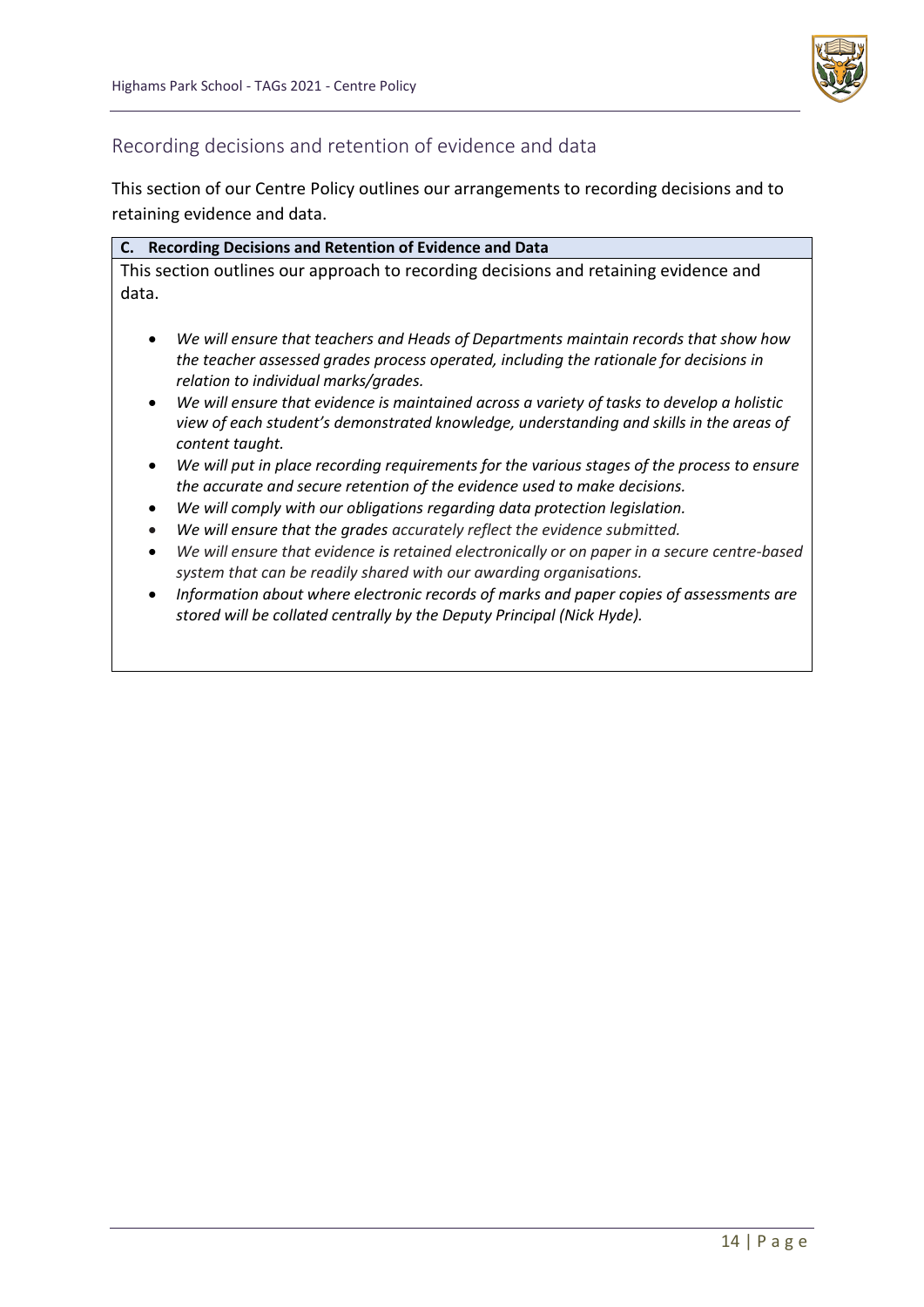

## Authenticating evidence

#### **D. Authenticating evidence**

This section of our Centre Policy details the mechanisms in place to ensure that teachers are confident in the authenticity of evidence, and the process for dealing with cases where evidence is not thought to be authentic.

- *Robust mechanisms, which will include strict invigilation of all Sports Hall exams following typical JCQ regulations, will be in place to ensure that teachers are confident that work used as evidence is the students' own and that no inappropriate levels of support have been given to students to complete it, either within the centre or with external tutors.*
- *It is understood that awarding organisations will investigate instances where it appears evidence is not authentic. We will follow all guidance provided by awarding organisations to support these determinations of authenticity.*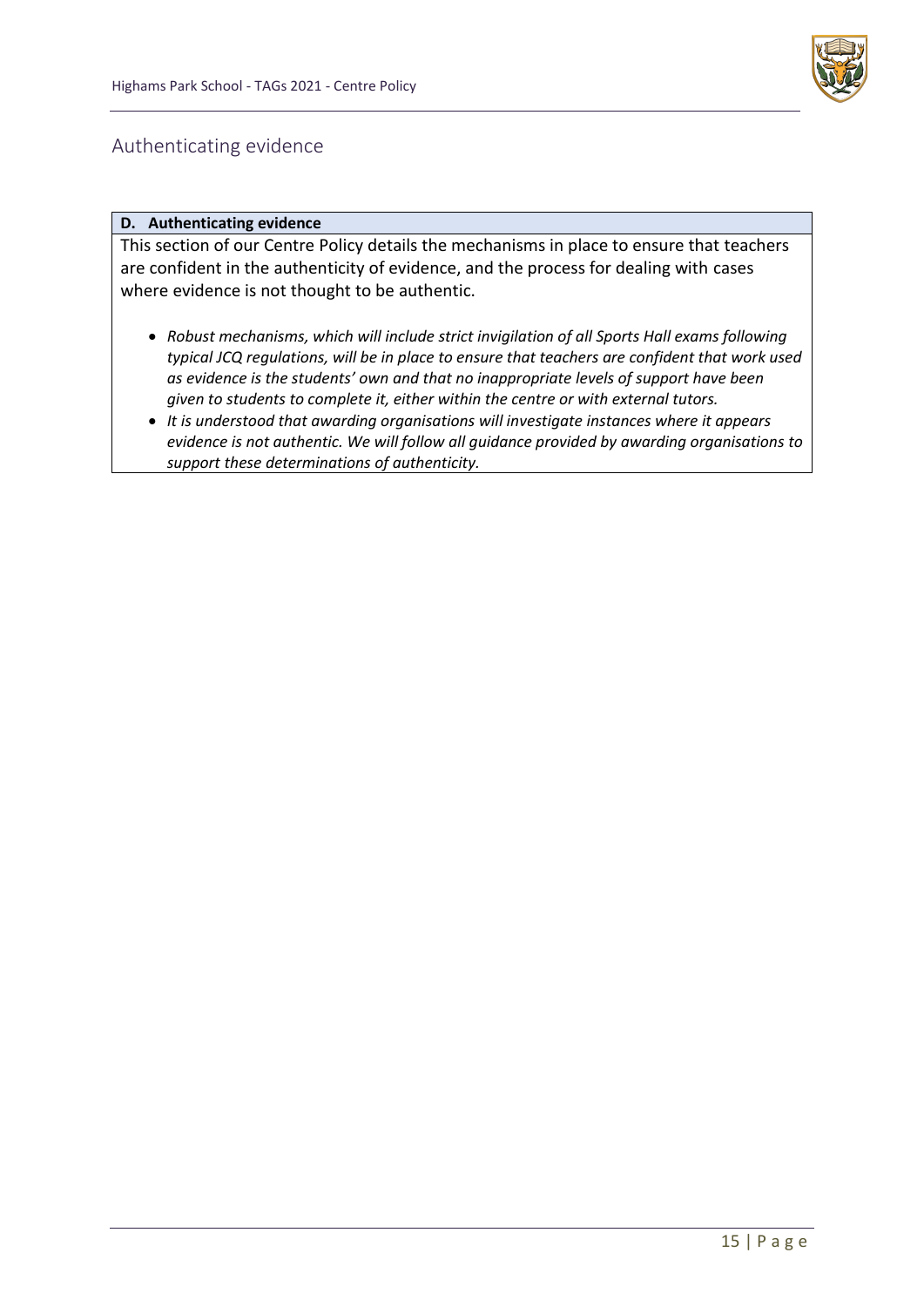

## Confidentiality, malpractice and conflicts of interest

## *Confidentiality*

*This section of our Centre Policy outlines the measures in place to ensure the confidentiality of the grades our centre determines, and to make students aware of the range of evidence on which those grades will be based.*

#### **A. Confidentiality**

*This section details the measures in place in our centre to maintain the confidentiality of grades, while sharing information regarding the range of evidence on which the grades will be based.* 

- *All staff involved have been made aware of the need to maintain the confidentiality of teacher assessed grades.*
- *All teaching staff have been briefed on the requirement to share details of the range of evidence on which students' grades will be based, while ensuring that details of the final grades remain confidential.*
- *Relevant details from this Policy, including requirements around sharing details of evidence and the confidentiality requirements, have been shared with parents/guardians in email communications throughout the Spring and Summer terms.*

#### *Malpractice*

This section of our Centre Policy outlines the measures in place to prevent malpractice and other breaches of exam regulations, and to deal with such cases if they occur.

#### **B. Malpractice**

*This section details the measures in place in our centre to prevent malpractice and, where that proves impossible, to handle cases in accordance with awarding organisation requirements.*

- *Our general centre policies regarding malpractice, maladministration and conflicts of interest have been reviewed to ensure they address the specific challenges of delivery in Summer 2021.*
- *All staff involved have been made aware of these policies, and have received training in them as necessary.*
- *All staff involved have been made aware of the specific types of malpractice which may affect the Summer 2021 series including:*
- o *breaches of internal security;*
- o *deception;*
- o *improper assistance to students;*
- o *failure to appropriately authenticate a student's work;*
- o *over direction of students in preparation for common assessments;*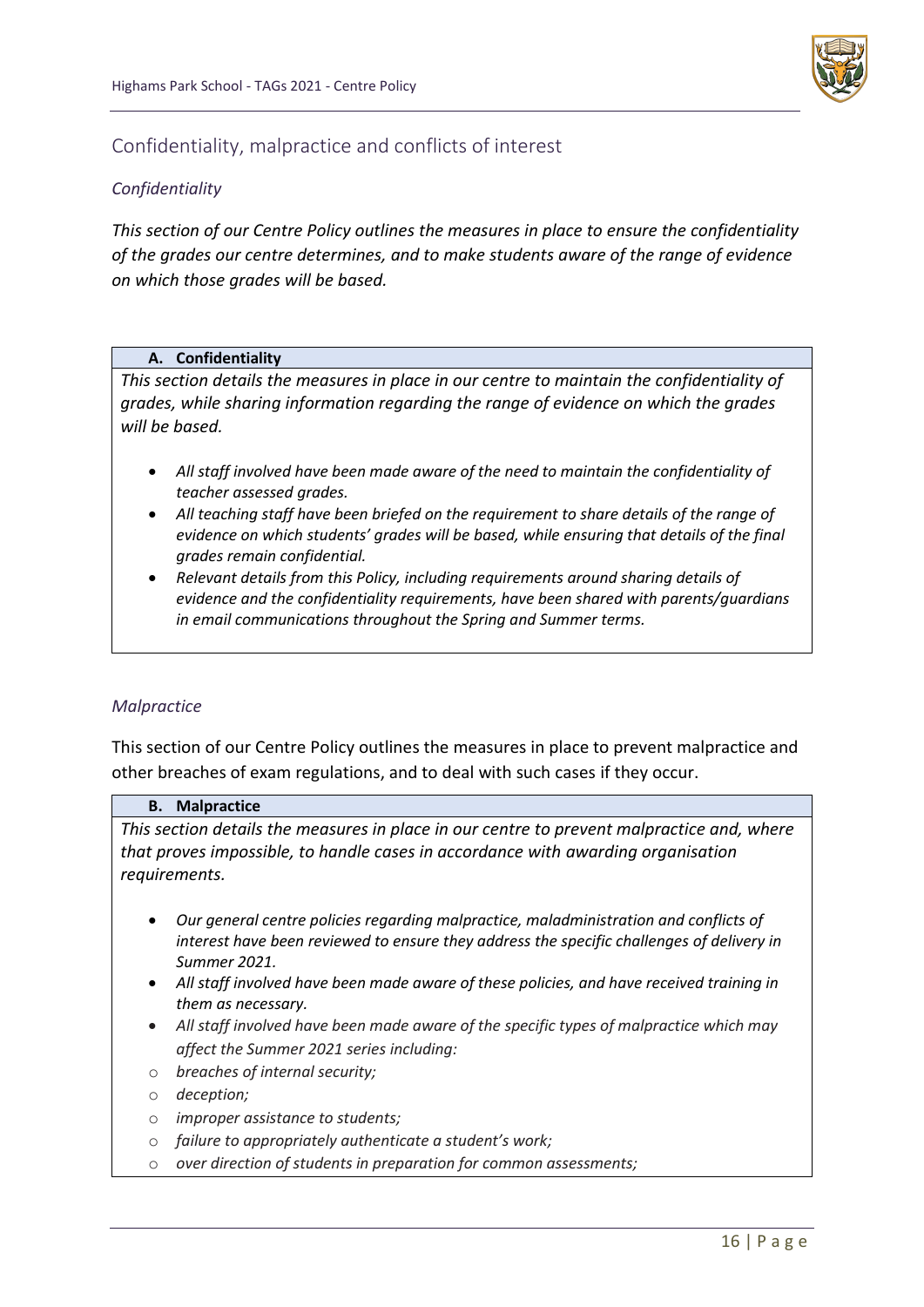

- o *allegations that centres submit grades not supported by evidence that they know to be inaccurate;*
- o *centres enter students who were not originally intending to certificate a grade in the Summer 2021 series;*
- o *failure to engage as requested with awarding organisations during the External Quality Assurance and appeal stages; and*
- o *failure to keep appropriate records of decisions made and teacher assessed grades.*
- *The consequences of malpractice or maladministration as published in the JCQ guidance: [JCQ Suspected](https://www.jcq.org.uk/exams-office/malpractice/jcq-suspected-malpractice-policies-and-procedures-2019-2020) Malpractice: Policies and Procedures and including the risk of a delay to students receiving their grades, up to, and including, removal of centre status have been outlined to all relevant staff.*

## *Conflicts of Interest*

This section of our Centre Policy outlines the measures in place to address potential conflicts of interest.

#### **C. Conflicts of Interest**

*This section details our approach to addressing conflicts of interest, and how we will respond to such allegations.*

- *To protect the integrity of assessments, all staff involved in the determination of grades must declare any conflict of interest such as relationships with students to our Head of Centre for further consideration.*
- *Our Head of Centre will take appropriate action to manage any conflicts of interest arising with centre staff in accordance with the JCQ documents - [General Regulations](https://www.jcq.org.uk/wp-content/uploads/2020/09/Gen_regs_approved_centres_20-21_FINAL.pdf)  [for Approved Centres, 1 September 2020 to 31 August 2021.](https://www.jcq.org.uk/wp-content/uploads/2020/09/Gen_regs_approved_centres_20-21_FINAL.pdf)*
- *We will also carefully consider the need if to separate duties and personnel to ensure fairness in later process reviews and appeals.*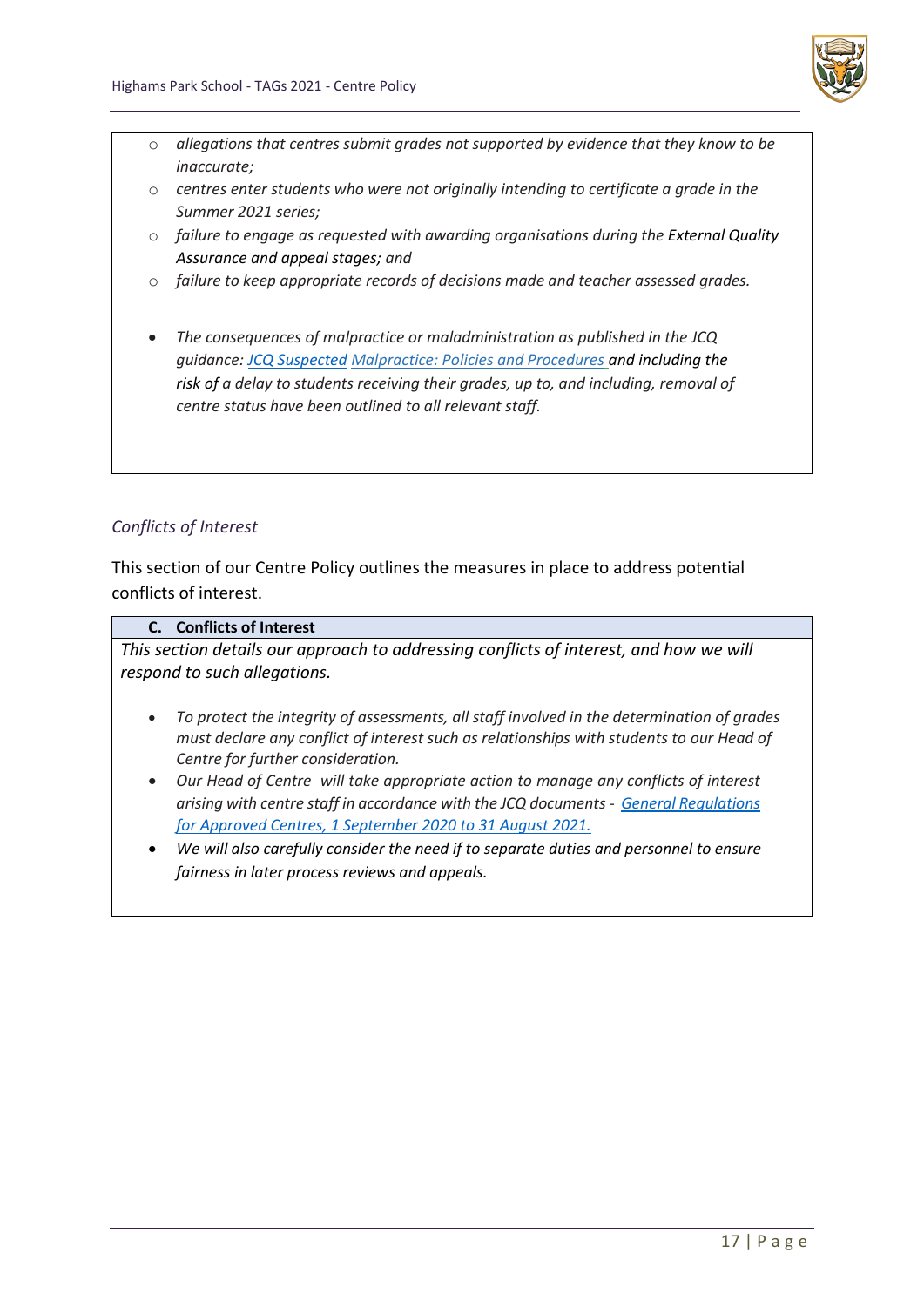

## Private candidates

This section of our Centre Policy outlines our approach to working with Private Candidates to arrive at appropriate grades.

#### **A. Private Candidates**

*This section details our approach to providing and quality assuring grades to Private Candidates.* 

- *Our arrangements for assessing Private Candidates to arrive at appropriate grades are identical to the approaches utilised for internal candidates.*
- *Where it has been necessary to utilise different approaches, the JCQ Guidance on Private Candidates has been followed and any divergences from our approach for internal candidates have been recorded on the appropriate class/student documentation.*
- *In undertaking the review of cohort grades in conjunction with our centre results profiles from previous examined years, the grades determined by our centre for Private Candidates have been excluded from our analysis.*

## External Quality Assurance

This section of our Centre Policy outlines the arrangements in place to comply with awarding organisation arrangements for External Quality Assurance of teacher assessed grades in a timely and effective way.

#### **A. External Quality Assurance**

*This section outlines the arrangements we have in place to ensure the relevant documentation and assessment evidence can be provided in a timely manner for the purposes of External Quality Assurance sampling, and that staff can be made available to respond to enquiries.*

- *All staff involved have been made aware of the awarding organisation requirements for External Quality Assurance as set out in the JCQ Guidance.*
- *All necessary records of decision-making in relation to determining grades have been properly kept and can be made available for review as required.*
- *All student evidence upon which decisions regarding the determination of grades has been retained and can be made available for review as required.*
- *Instances where student evidence used to decide teacher assessed grades is not available, for example where the material has previously been returned to students and cannot now be retrieved, will be clearly recorded on the appropriate documentation.*
- *All staff involved have been briefed on the possibility of interaction with awarding organisations during the different stages of the External Quality Assurance process and*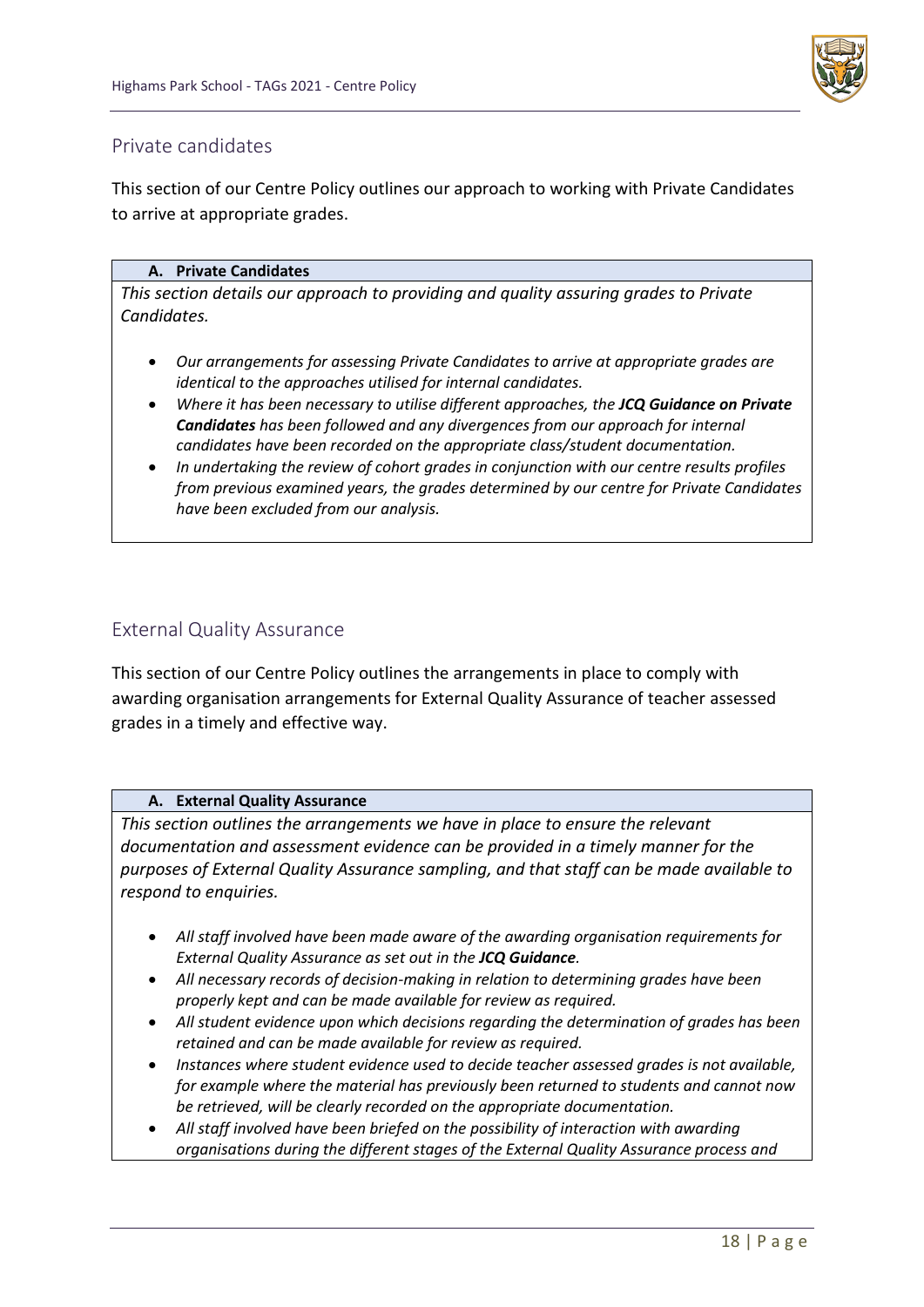

*can respond promptly and fully to enquiries, including attendance at Virtual Visits should this prove necessary.*

- *Arrangements are in place to respond fully and promptly to any additional requirements/reviews that may be identified as a result of the External Quality Assurance process.*
- *Staff have been made aware that a failure to respond fully and effectively to such additional requirements may result in further action by the awarding organisations, including the withholding of results.*

## Results

This section of our Centre Policy outlines our approach to the receipt and issue of results to students and the provision of necessary advice and guidance.

#### **A. Results**

*This section details our approach to the issue of results to students and the provision of advice and guidance.*

- *All staff involved have been made aware of the specific arrangements for the issue of results in Summer 2021, including the issuing of A/AS and GCSE results in the same week.*
- *Arrangements will be made to ensure the necessary staffing, including exams office and support staff, to enable the efficient receipt and release of results to our students.*
- *Arrangements will be in place for the provision of all necessary advice, guidance and support, including pastoral support, to students on receipt of their results.*
- *Heads of department have been asked to either attend results day, or delegate a member of their department in order to answer questions and provide additional information to students when they collect their results.*
- *Such guidance will include advice on the appeals process in place in 2021 (see below).*
- *Appropriate staff will be available to respond promptly to any requests for information from awarding organisations, for example regarding missing or incomplete results, to enable such issues to be swiftly resolved.*
- *Parents/guardians have been made aware of arrangements for results days.*